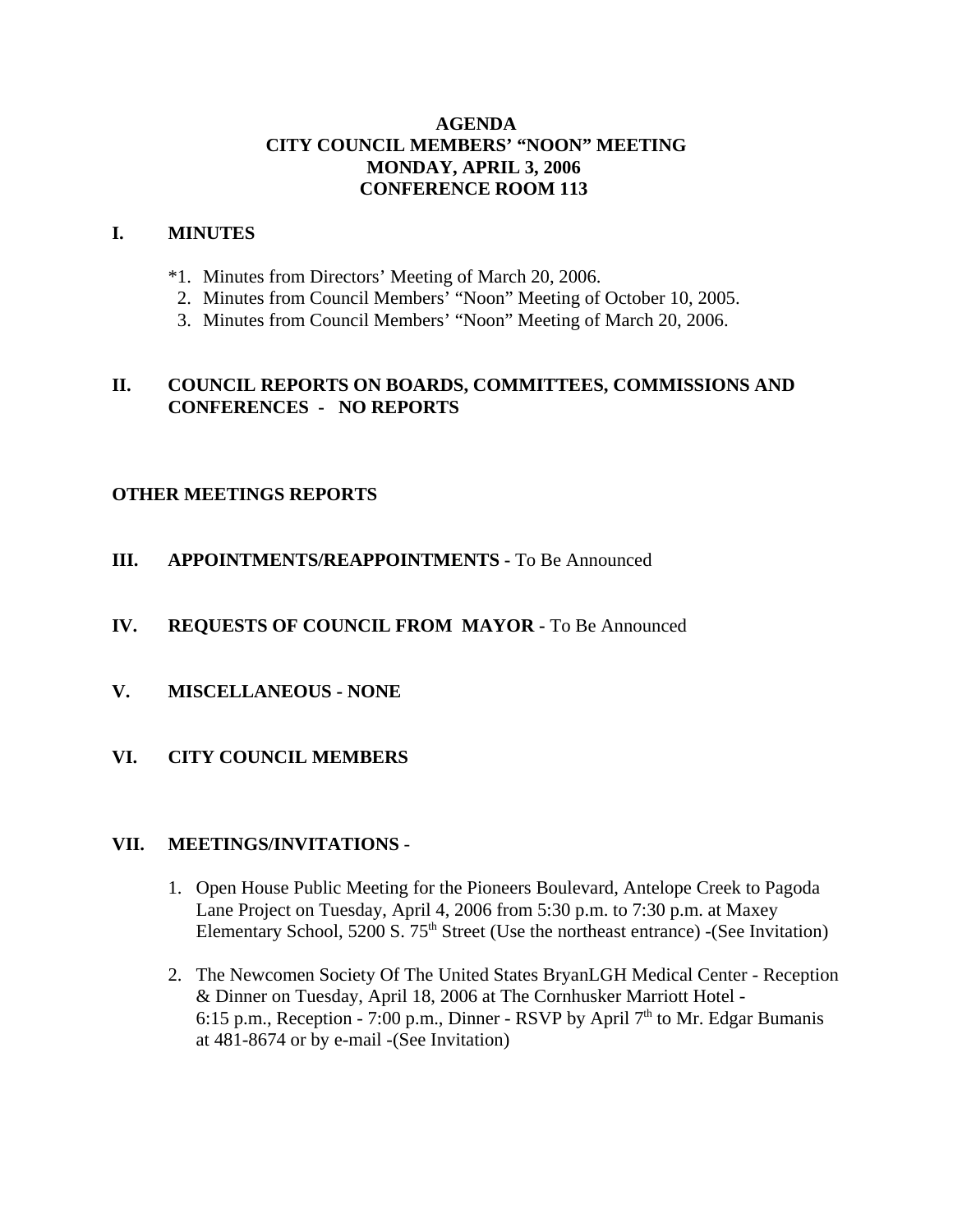3. Governor Dave Heineman and First Lady Sally Ganem cordially invites you to celebrate Nebraska's Quarter Launch on Friday, April 7, 2006 to be held in: Lincoln, Bob Devaney, Sports Center at 10:00 a.m. CDT; Kearney; and Gering; - RSVP for special seating by Monday, April 3<sup>rd</sup> to Nora Tallmon at 471-3222 or by e-mail-(See Invitation)

# **VIII. ADJOURNMENT**

# **\*HELD OVER FROM MARCH 27, 2006.**

ca040306/tjg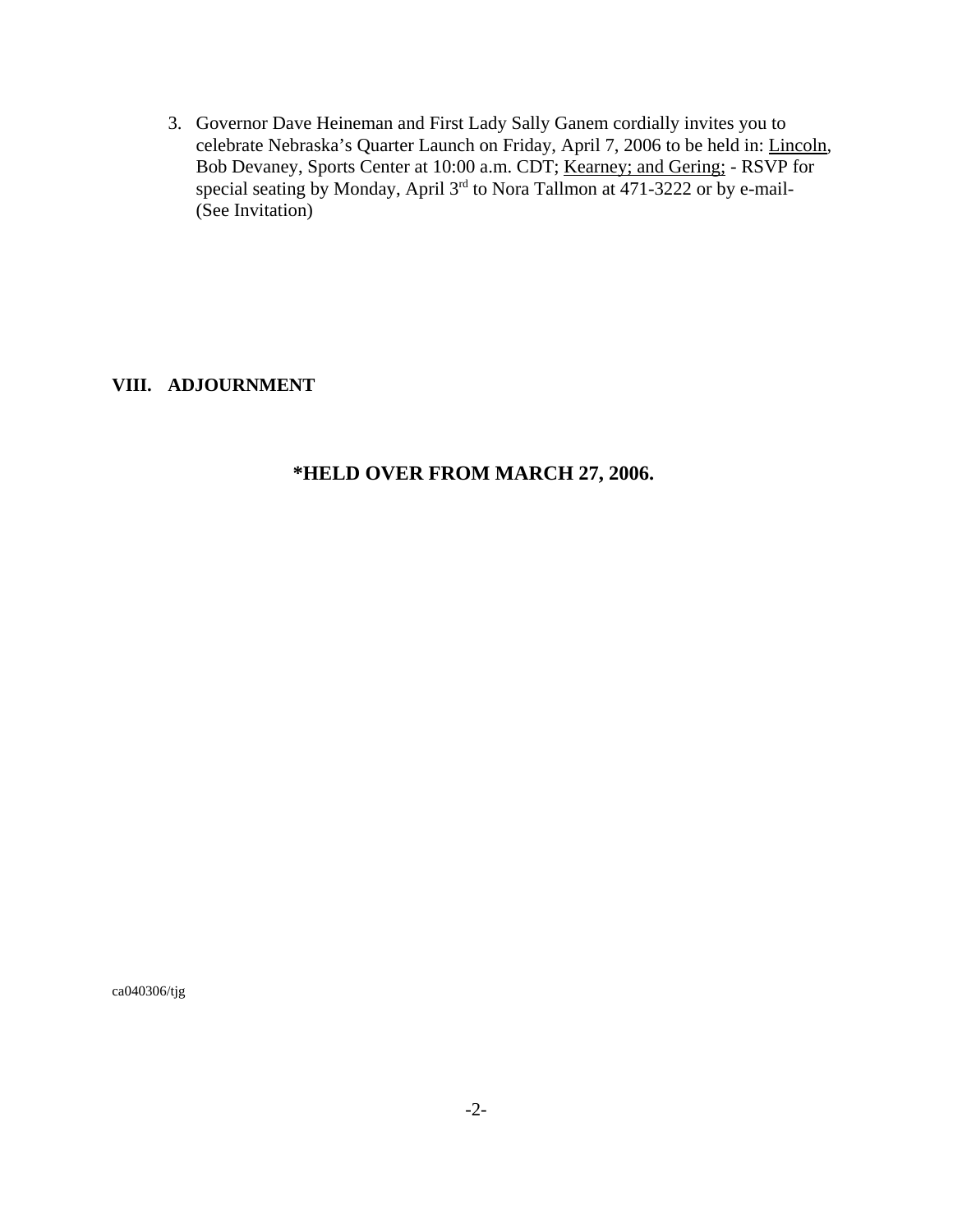# **MINUTES CITY COUNCIL MEMBERS' "NOON" MEETING MONDAY, APRIL 3, 2006 COUNTY/CITY BUILDING CONFERENCE ROOM 113**

**Council Members Present:** Ken Svoboda, Chair; Patte Newman, Vice-Chair; Jonathan Cook (arrived late), Dan Marvin (arrived late), Robin Eschliman, Jon Camp, Annette McRoy.

**Others Present:** Mark Bowen, Rick Hoppe, Mayor's Office; Dana Roper, City Attorney; Tammy Grammer, City Council Staff; and Deena Winter, Lincoln Journal Star Representative.

# **I. MINUTES**

- \*1. Minutes from Directors' Meeting of March 20, 2006.
- 2. Minutes from Council Members' "Noon" Meeting of October 10, 2005.
- 3. Minutes from Council Members' "Noon" Meeting of March 20, 2006.

Chair Ken Svoboda, by acclamation of the Chair, approved the minutes. No objections were offered. Jonathan Cook and Dan Marvin absent at this time.

# **II. COUNCIL REPORTS ON BOARDS, COMMITTEES, COMMISSIONS AND CONFERENCES - NO REPORTS**

### **OTHER MEETINGS REPORTS: -**

Ms. Newman reported had a PRT (Problem Resolution Team) Meeting last week. There's about a total of 30 houses that we talked about on the list right now, and 16 current ones. The interesting thing was that one property owner had two on the list and he has been cited about 36 times with damages to correct the problem right before they actually bring it to them. So, it was an interesting meeting, but we are still slugging away. We are having a PRT+ Meeting tomorrow morning, we have a draft Graffiti Ordinance that they will be discussing. Apparently, the University Place private property was hit over the weekend and it's being cleaned up right now. But, also heard that around Lincoln High School and Elliott Elementary School and some neighborhoods over there that it is getting to be a real problem again so we are going to be bringing that forward very soon. Ms. McRoy commented the last one of her PRT houses that she turned in she drove by it this morning, it looks worse.

Ms. McRoy reported on the DLA Board Meeting (Downtown Lincoln Association) that she attended last week. Exciting presentation because they're excited about the BID, they're very appreciative of the Council passing it. We had a presentation by David Cary from the Planning Department and Randy Hoskins in Engineering on the Downtown Blight Plans, so that was partly a heated discussion. She thought she should bring this up because she will be speaking on the radio with Coby Mach (LIBA) on Wednesday afternoon about it. She doesn't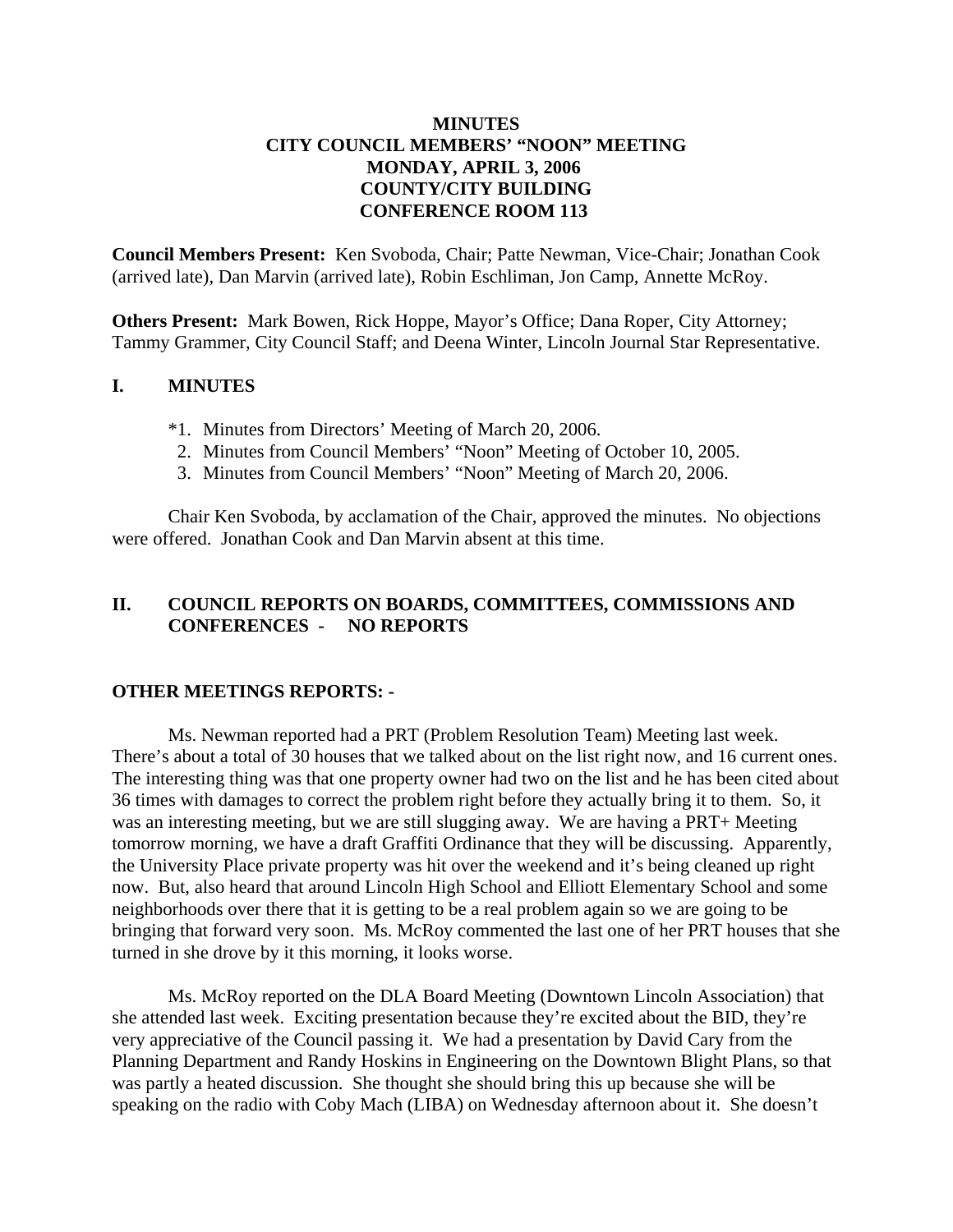know what staff is going to do, but it was in the Downtown Master Plan as one of the projects they wanted to move forward on (inaudible) Scott can get some community into it. So, she's going to be speaking, not on behalf of the Council, obviously, I support safe pedestrian bicycle movement in our City and especially downtown. But, we need more community input on it, lets get more on board and so that's where they are at on it.

## **III. APPOINTMENTS/REAPPOINTMENTS -** Rick Hoppe had none to report.

#### **IV. REQUESTS OF COUNCIL FROM MAYOR** -

#### **MARK BOWEN -**

Mark Bowen reminded Council the Town Hall Meeting is scheduled for Tuesday evening, April  $11<sup>th</sup>$  at the Cornhusker Marriott Hotel. We're going to start this meeting earlier, we usually start at 7:00 p.m. but we're going to start at 6:00 p.m.

### **V. MISCELLANEOUS - NONE**

Mr. Svoboda commented when Rick Hoppe and I met a few weeks ago, I had said to him since he is doing a great deal of lobbying for the City at the Legislature that we had not been getting legislative updates like we had in previous year. So, he just thought if there was anything that's important to the City that we're following closely right now, Rick (Hoppe) could update Council on Legislative issues. Rick Hoppe updated Council on the key priorities the City is pursuing at the State House. First of all, we've had really good luck this cycle, we're doing a really good job over there and I think we're going to turn out very well. The constitutional amendment formally known as LR18C8 now known as LB75 passed final reading today, it's for the Community Health Endowment that will allow the constitution to be altered would authorize the Legislature to permit greater leeway in investing public endowment funds for governmental subdivisions. Mr. Hoppe commented the Community Health Endowment has not been making a great rate return because the limitations are not constitution. This bill will be placed on the ballot at the General Election in November .

We're also very excited about the progress on LB904, would give us a half cent additional motor vehicle sales tax that would go directly to the City and Counties. It's additional money and should come to Lincoln in the amount of about \$1.1 million a year of additional roads money. It passed General File a couple of days ago, it's at the bottom of the Select File but it's looking really good. The good news is when it was debated none of the discussion was about our portions of it, and so that usually means your in pretty good shape when they're not talking about you over there. It's going to be the same, a number of years ago the Legislature had moved that half cent from the Highway Trust Fund into the General Fund to deal with some budget issues. Now, they are going to move it back, but they're not going to distribute the way they normally did, so we will get a little bit more money (inaudible).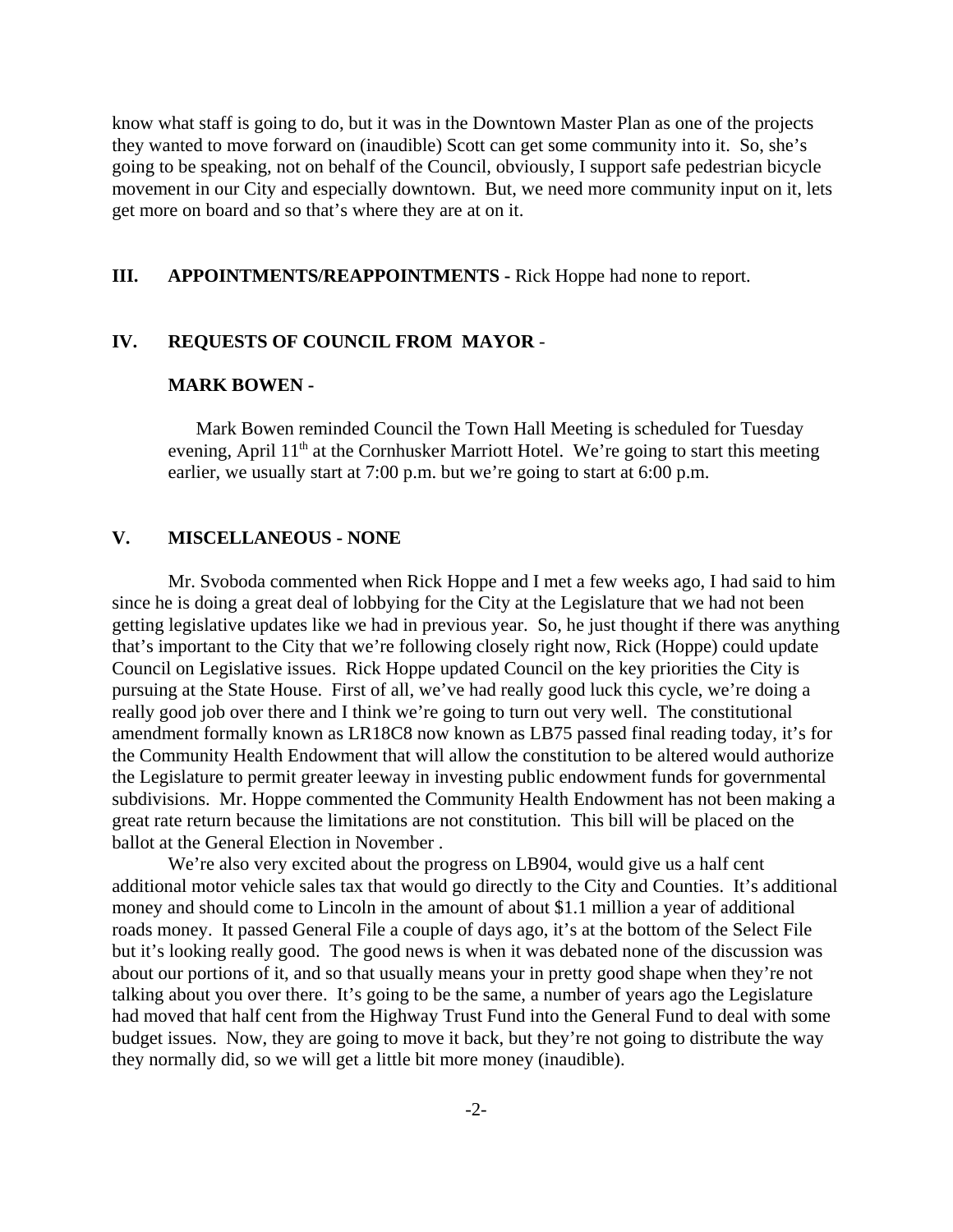One of our key priorities was trying to obtain some funds to deal with the Federal Governments requirements on stormwater run off and we've had quite a bit of progress on it. LB1226 is The Governor's Task Force Water Policy Recommendations and attached to that is a fund of \$5 million proposed that would allow communities to apply and receive grants to deal with the changes that they need to make for Stormwater Management. So, those are kind of our big three, and there all on target to pass this session, so we're feeling pretty good about it.

We've played defense on a number of things, changes to 911 System were taking out of LB1222, and just other small things we have tried to keep on top of.

Ms. McRoy asked Rick Hoppe if he is the Chief Lobbyist for the City now? Rick Hoppe replied no, he's kind of what you would call the Lobbyist Coordinator, we have a group that shifts and changes depending upon the various issues. Ms. McRoy commented so we don't have a City Lobbyist like Jack Moors anymore. Mr. Hoppe replied no, we have Paul O'Hare's Group who's working on a couple of issues, (inaudible) working on the Stormwater issues, and Health Endowments are working with a couple of folks as well and he just coordinates all of their work and try to fill in where ever gaps exist. Mr. Svoboda asked Mark Bowen to give them an update because there is discussion on both sides. Mark Bowen stated we have changed lobbyist since the beginning of the session and went with O'Hare and (inaudible) and we would consider them our prime lobbyists right now. Ms. Eschliman commented so there's a group of them. Mr. Bowen stated two of them, they're partners and we've partnered with others as well (inaudible). Mr. Camp asked what happened to our budget on the lobbyist? I didn't know we changed. Mr. Bowen stated it's pretty much the same (inaudible) for about the same money as Jack Moors of \$35,000 and we're around \$30,000 right now on retainer basis for the legislative year. Mr. Bowen stated we did mention this back in the first Budget Meeting in December that we are making a switch and part of it was to be able to be more diverse on how we approach things and a bit more flexible when we approach things and (inaudible).

### **VI. CITY COUNCIL MEMBERS**

#### **ANNETTE McROY -**

Ms. McRoy reminded Council that their Statements of Financial Interests forms are due today, April 3rd.

#### **DAN MARVIN - NO COMMENTS**

#### **PATTE NEWMAN - NO COMMENTS**